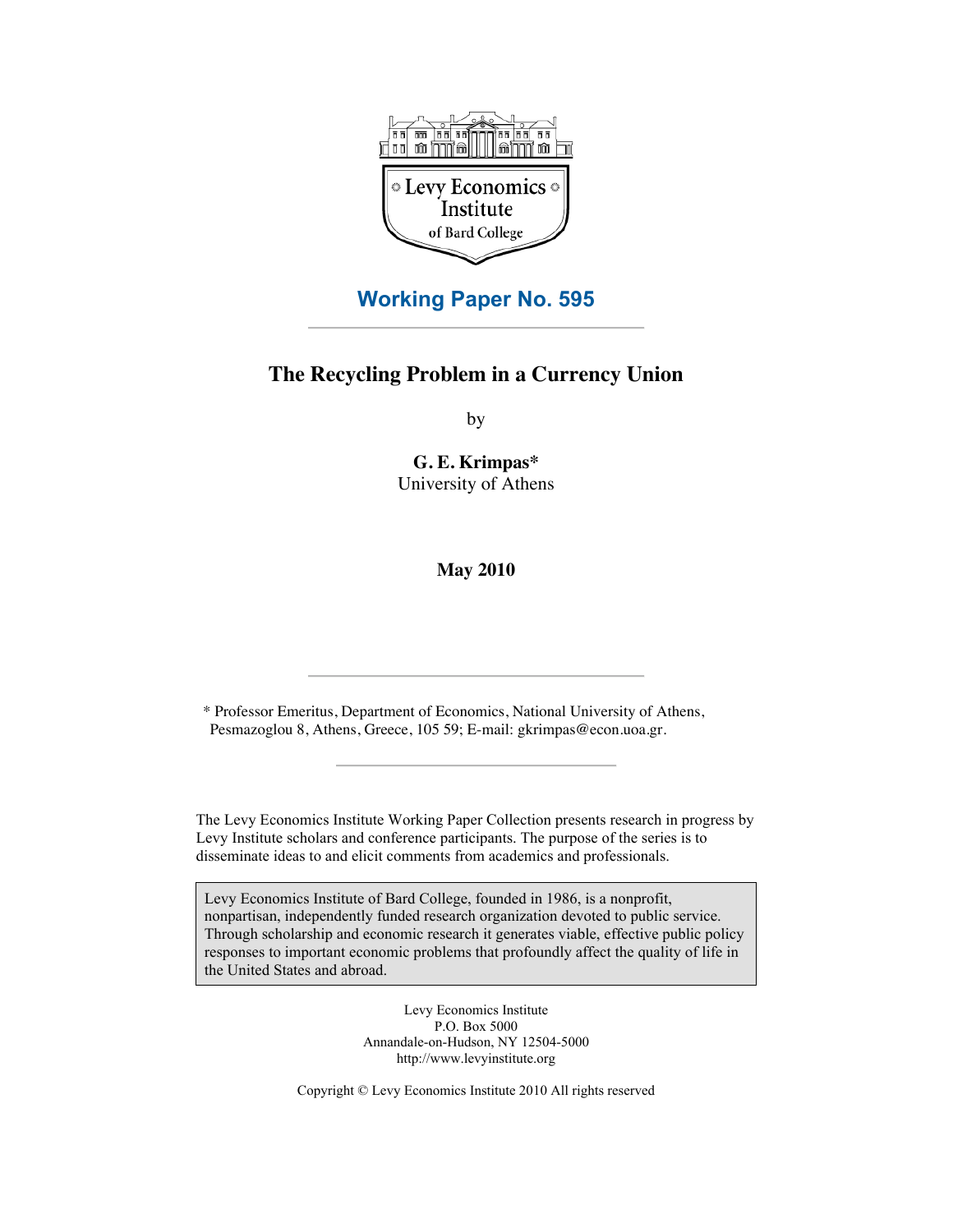#### **ABSTRACT**

The recycling problem is general, and is not confined to a multicurrency setting: whenever there are surplus and deficit units—that is, everywhere—adjustment in real terms can be either upward or downward. The question is, Which? An attempt is made to formulate the problem in terms of the European Monetary Union. While the problem seems clear, the resolution is not. It is proposed to engage the issue through a detour consistent with the Maastricht rules. Inadequate as this is, it highlights the limits of technical arrangements when governments are confronted with political economy—namely, the inability to set the rules of the larger game from within a set of axiomatically predetermined rules dependent on the fact and practice of sovereignty. Even so, an attempt at persuasion through clarification of the issues—in particular, by highlighting the distinction between recycling and transfers—may be a useful preliminary. Some of the paper's evocations, notably on oligopoly, may be taken as merely heuristic.

**Keywords:** Keynes; Economic Theory; International Payments; History of Thought; Competitiveness; Full Employment; Currency Union; Recycling Problem; Banking Principle

**JEL Classifications: B2; E12; E20**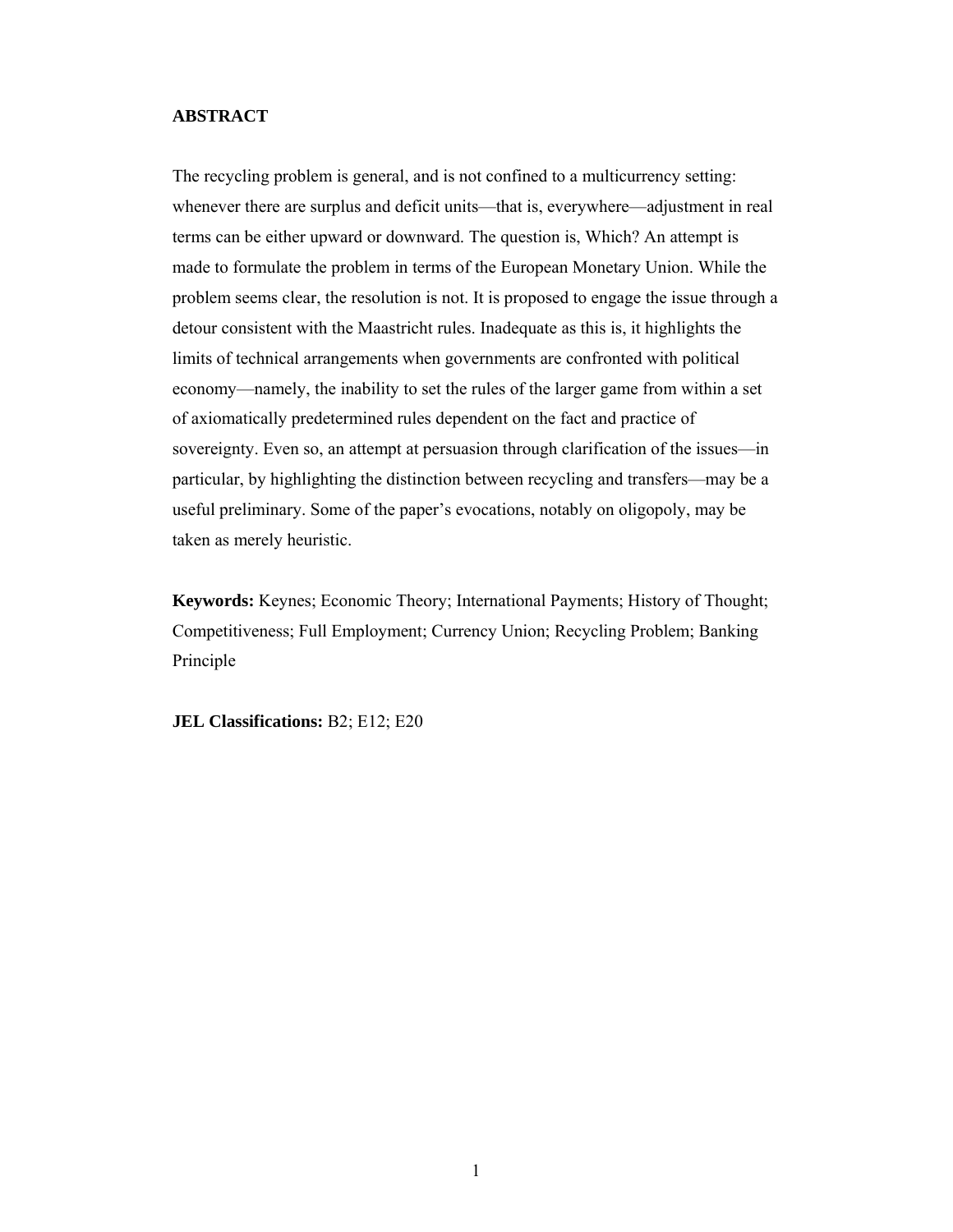The only economy that does not have an external surplus or deficit problem is the closed economy and, since Robinson Crusoe's time, there aren't any. By contrast, the situation of any open economy is eternally asymmetric, if in surplus it can carry on merrily, at least until something untoward, exogenous or perhaps internal, turns up, while, if in deficit, it is under pressure both externally and internally, additionally to any exogenous event.<sup>1</sup> Keynes (1980: 27) put the problem succinctly in his very first official memorandum, dated September 8, 1941, on the proposal of a Clearing Union, thus:

> "It is characteristic of a freely convertible international standard that it throws the burden of adjustment on the country which is in the *debtor* position on the international balance of payments that is on the country which is (in this context) by hypothesis the *weaker* and above all the *smaller* in comparison with the other side of the scales which (for this purpose) is the rest of the world." [original emphasis.]

a definition of the problem and its resolution which was half-scuttled on the tortuous way to Bretton Woods, nevertheless functioned reasonably until abandoned some twenty-five years later.

Keynes himself, having "lost" the decisive argument for *symmetrical adjustment* of fixed but adjustable exchange rates in his own multicurrency Clearing Union did not further argue the case of a fully-fledged single Currency Union's possible additional or alternative internal arrangements. Yet after the nameless, dogmatic years in the doldrums between the Smithsonian and Maastricht, such a currency union eventually turned up in a tiny part of the globe called Europe, partly in response to the abandonment of Bretton Woods, but also, crucially, subsequent to the grand design of Europe led by the Marshall Plan and some peculiar pairs<sup>2</sup> of Enlightened European statesmanship constructing the Franco-German integrating dynamic, the rest following.

But the Euro-Maastricht architects constructed an EMU with the "E" effectively left out. The intra-union imbalance problem was thought to be settled by the fiscal rules, but it was not, and not because the fiscal rules were in practice inoperative, it would have turned up even if they were: the nominal uni-currency

<sup>1</sup> The obvious *ceteris paribus* qualification is implicit here, surpluses are necessarily matched by deficits so untoward feedback is certainly lurking somewhere, but this is in the "long run," etc. 2 Monnet-Schuman, De Gaulle-Adenauer, Giscard-Schmidt, Mitterand-Kohl.

 $\overline{a}$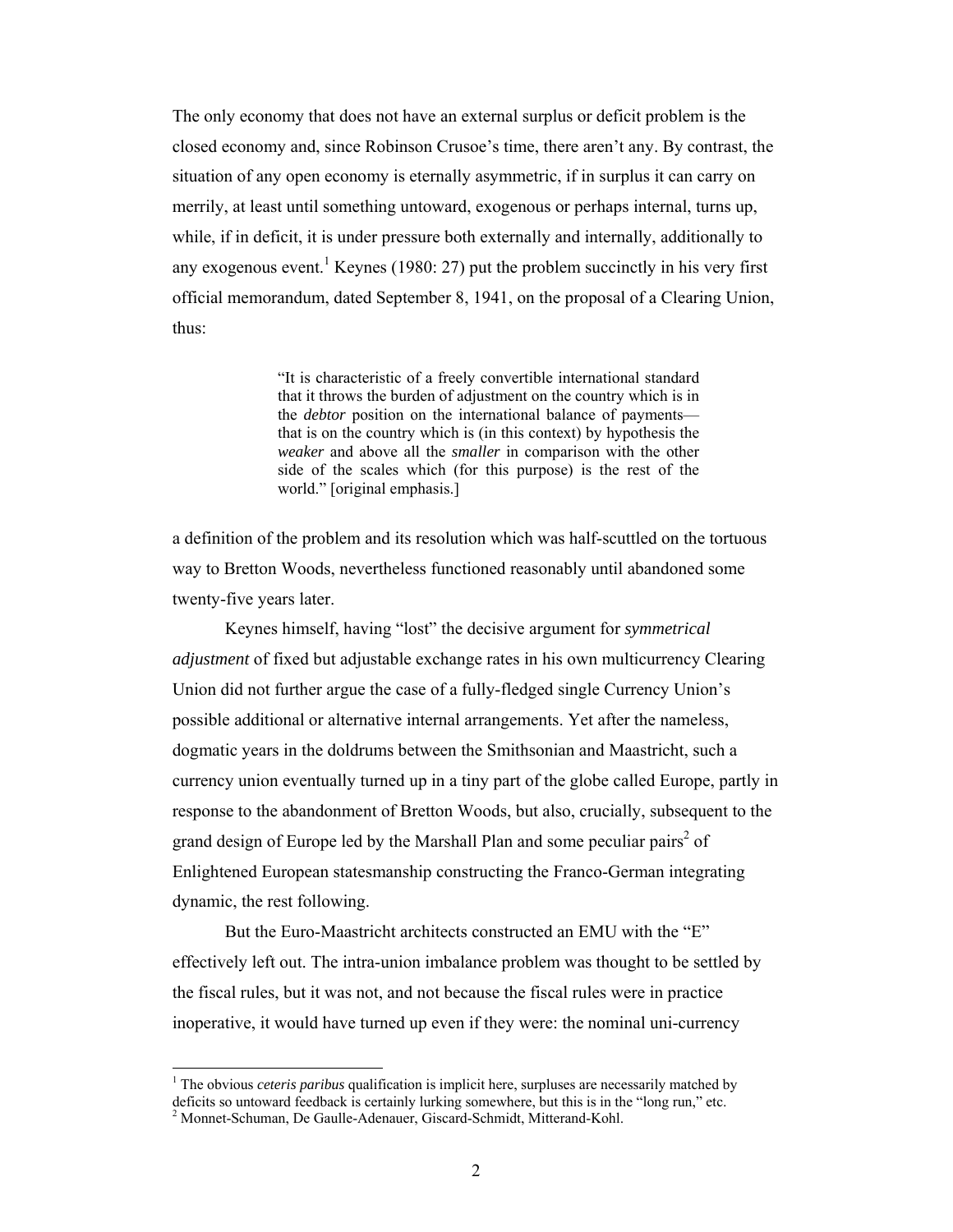national accounts do not account for differential intra-union competitiveness, at best they only indicate it afterwards. "Real," as distinct from now non-existent nominal exchange rates, conventionally proxied by intra-union differential unit labour costs (but see further below on "oligopoly"), remain to create "external" intra-union imbalances within the union even with balanced [fiscal] budgets. To focus the argument on fundamentals, not accounting devices, this latter condition will be assumed to hold throughout—it is, perhaps, when taken by itself, the least constraining of the Maastricht rules, neither preventive cure nor remedy for the recycling problem.

To illustrate the oddity of the "internal" imbalance notion, imagine a sublunar visitor to China where he observes a Chinaman holding a dollar note. The visitor immediately knows where that one came from: "it" has crossed a monetary border. As for its destination he may ask the bearer, who, being a law abiding man, is already on his way to the office where the foreign body in his hands is to be exchanged for what in his country is called "money." The receiving authority will then do its mediating job, likely ending up by holding an alternative asset yielding some return, most usefully American Treasuries, thus recycling the value of the item, helping the world to sustain deficits elsewhere—Adam Smith might have said this was no part of anybody's intention, in the present context falsely. But what if the sublunar visitor were to land in Germany there to observe a Germanman holding a euro note? Nobody, including the bearer, would have the means to know where that token body came from; it is not "it," but just *money*. Borderless transition of the token of value annuls the question of its origin; its destination is as mystical. Who and by what observing instrument can tell whether that euro note is on the wing or heading for a temporary abode or plain hoard, in principle immune from the necessity of intermediation? Yet in this one-money sublunar world there are still surpluses and deficits and their myriad offshoots; the problem is their implications when the surplus and deficit units are sovereign states. So what precisely is the *internal*, intra-union "external" imbalances "problem," what rules might be devised to meet it in a unionwide acceptable form? The ongoing and perhaps deepening crisis is not crucial to the

3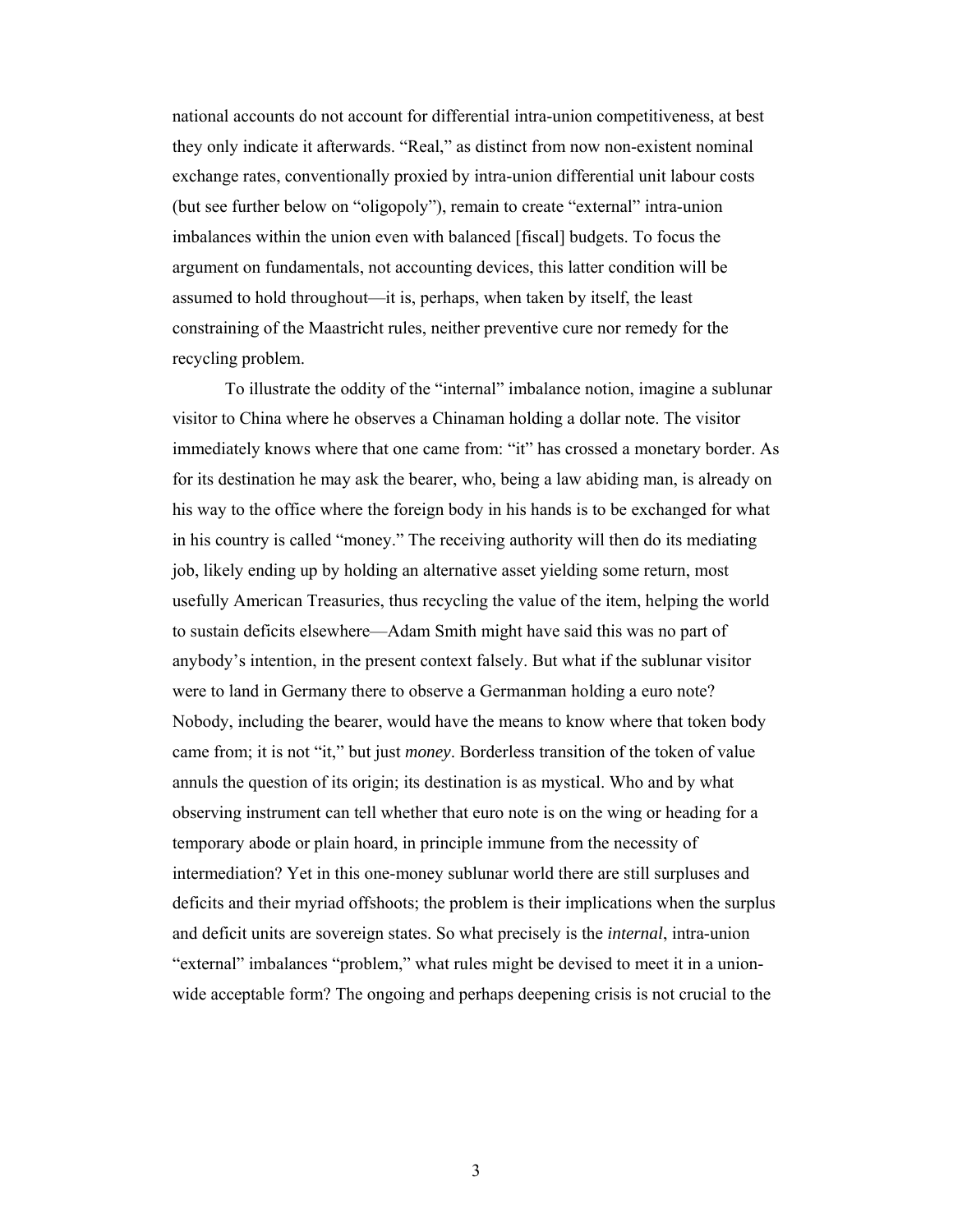argument that follows, though it serves as backdrop and certainly as origin for concentrating the mind wonderfully.<sup>3</sup>

It is convenient to think of country-members of a currency union as composed of differentially powerful *oligopolists*, 4 they predicate "power" leading one to think in terms of (partial equilibrium) "neo-mercantilist" or "vent for surplus" national strategies, though eventually coming up against those ultimately constraining (general equilibrium) identities—for we cannot all be simultaneously successful neomercantilists.<sup>5</sup> The stylized facts of the currency union disequilibrium case are then summarized thus:

a) the definition of the problem is assisted by the fact that the EMU is only marginally in surplus with the rest of the world: to the extent that some member countries are in surplus with the rest of the world, that part of their overall surplus can be ignored as being someone else's problem, so the effective stylized fact is that there is no rest of the world, all "external" imbalances are internal to the currency union; and

b) the currency union *regime,* thus being the whole world, is only a union insofar, positively, as **free and stable**—a tall order (for labour markets even taller) **markets** rule the game, but also, negatively, insofar as oligopoly,<sup>6</sup> as the prevalent subspecies thereof, induces a dynamic asymmetry of endogenous action and response which *regime* rules allow but cannot handle, thus triggering the equivalent of Keynes's diagnostic statement quoted above: thus, ultimately, insofar as—though in merely accounting terms—fiscal imbalances are concerned, the rules can only work downwards, the asymmetry is dynamically part of the system and cannot be corrected.

 3 Recall Dr. Johnson's dictum, that *if a man knows he will hanged, it concentrates his mind wonderfully*. (Nicholas Theocarakis adds: In his journal entry for September 19, 1777, Boswell noted that a friend of Johnson's told the great man he suspected Dodd didn't write the piece himself, because it was so good: "Why should you think so?" responded Johnson. "Depend upon it, Sir, when a man knows he is to be hanged in a fortnight, it concentrates his mind wonderfully.")

<sup>&</sup>lt;sup>4</sup> This tack is more in line with an earlier theory, due to Kałecki rather than Keynes (misemployed in a stable equilibrium context, e.g., in Kaldor's MkIII growth model) where price markup and margin, profit size, rate and share, with positive feedback on profitable accumulation, etc., thus taking the argument beyond the simple unit labor cost proxy for differential competitiveness.

 $5$  For the revived neo-mercantilist notion invoked here I am pleasurably indebted to the errant pair denoted by HV—in terrestrial terms Joseph Halevi and Yanis Varoufakis, not entirely responsible for what follows, but also belatedly to Jörg Bibow, *inter alia* Levy scholar, whose latest (November 2009) working paper, is yet again from this student a source of support and enjoyment. (NT again adds: exchange in mercantilism was always perceived, in modern terminology, as a zero-sum game [Heckscher 1935, II: 25–28]).

Note that "oligopoly" is here understood as both micro but more particularly macro-agent or entity; it is but another name for "vent for surplus"—differential profit is part and parcel of dynamically differential market share.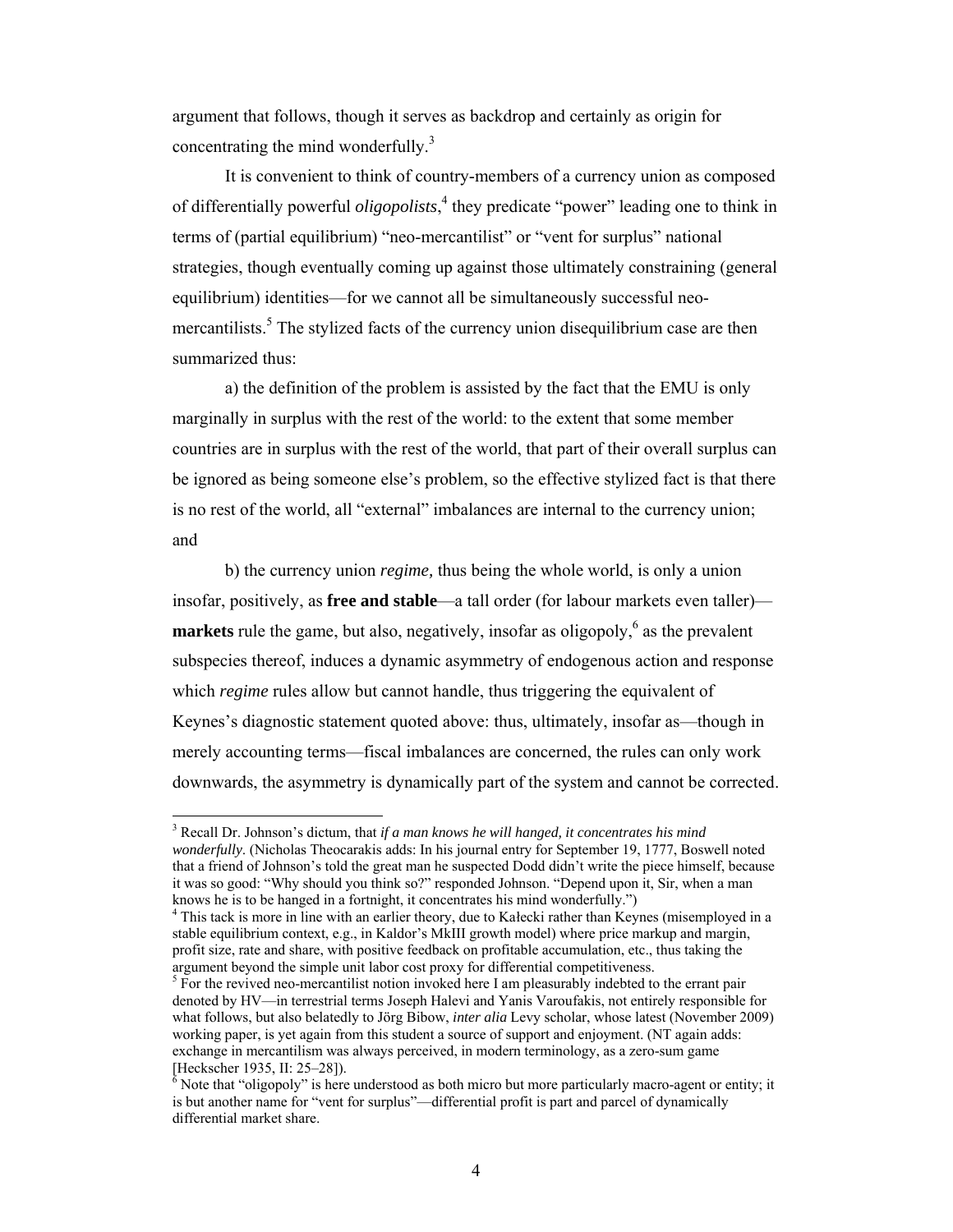The otherwise unseeable (by the national accounts) "causal" imbalances in the real economy will be reflected in falling real wages and employment.

Without naming names, the currency union equilibrating game is thus intraunion competitively disinflationary: taking unit labor cost as the proxy metric, oligopolistic power will turn up on either the numerator falling or the denominator rising—real wages must fall or productivity must rise. Oligopoly is precisely the power to do either or both, differentially. It is also the differential power to enforce unemployment or anything else interfering with the "vent for surplus" overarching objective, the ultimate *raison-d'être* of any respectable oligopolist. But the resulting deflationary underemployment equilibrium is dynamically unstable, asymmetrically affecting the currency union's members, a game without endogenous issue until the vanishing point, a subzero equilibrium solution eventually detrimental to the surplus unit—if only the world could wait for it.

The question of the present exercise is, given the Maastricht-EMU rule-book as is, can there be an acceptable mechanism for **recycling surpluses** so as to offset the deflationary impact of deficits?—the answer being, if not plainly "no," then decidedly unpleasant unless some additional not incompatible rule may be devised and accepted. To investigate this we must look at the flow of "external" surpluses once earned and trace the path of their eventual destination.

Since, by definition, in a currency union all flows are denominated in the same currency, it will simplify investigation to assume that the union consists of two countries, one surplus one deficit, taking the most favorable benchmark for the exercise: both countries have zero fiscal deficits and are, however mediately, equally financially served (in terms of collateral, etc.) by the single Currency Union Central Bank called the CUB, assumed to be subject to present European Central Bank (ECB) rules.<sup>7</sup> The "single market" in everything then implies a "single price" for everything insofar as everything is the same—which it is not  $\delta$ —thus, in the oligopolistic setting of the modern world, also differential markups and margins (therefore profits), the

 $\overline{a}$ 

 $<sup>7</sup>$  Though not ideology, a real-world dimension from which I am tortuously attempting to abstract.</sup> <sup>8</sup> Ignoring Polish plumbers and the like, whatever other than geographical this may mean; given product and factor differentiation, the relatively powerful oligopolist is the one who in man-to-man competition always wins, comparative advantage yields to absolute advantage, however transient how else to explain the obfuscated notion of "competitiveness" in a world where congruent demands and supplies are hierarchically (perhaps better, lexicographically or at least semi-lexicographically), as well as price, determined: "value for money" is but a mystical expression. Measurement in terms of relative unit labor costs remains, unfortunately, the only plausible quantitative benchmark.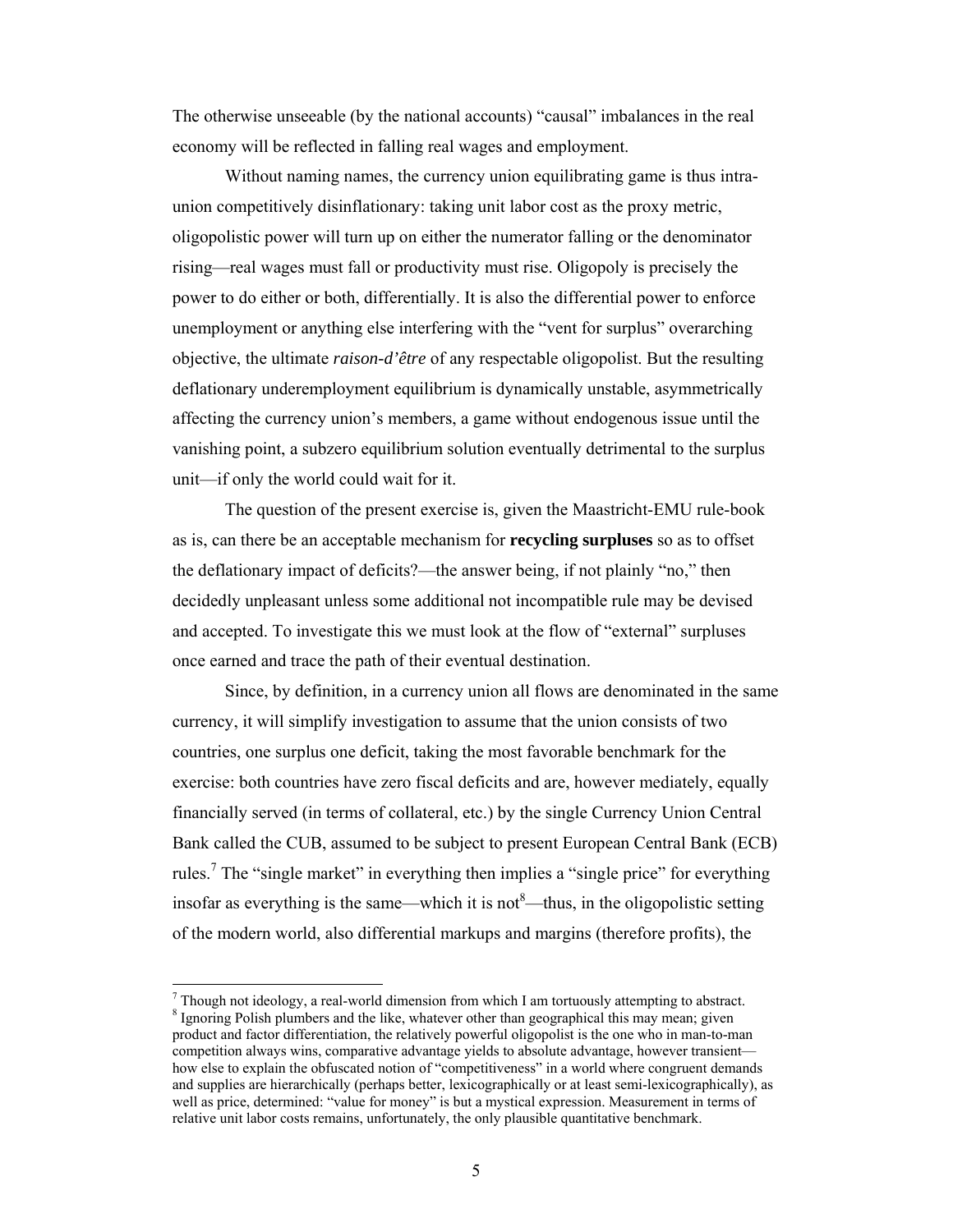surplus country being the differentially high profit country. Tracing the path of profits is then tracing the path of surpluses.

The question now is: where do these profits go? Is there financial intra-union but inter-country intermediation of profits or are differential profits so to say "oligopolistically" intra-country retained, effectively intra-country "hoarded," thus ruling out surplus recycling?

The private sector financial system is itself ruled by asymmetry and surplus units are ever more creditworthy than are deficit units, etc., therefore the dynamics work out so that surplus country profits are retained by the surplus country and cannot be recycled to the benefit of the deficit country (net of foreign investment plus transfers of all kinds by the surplus to the deficit country). The original deflationary impact on the deficit country is thus not recyclable.

In this case, Keynes's Essential Principle of Banking<sup>9</sup> is nullified and there can be no recycling since there is hoarding prior to banking. So the question becomes:

This is repeated in the third draft, still calling the project a Currency Union, insisting that "its members behave themselves," but expanding on the rules *vs.* discretion problem of the management of the mediating authority, this being "a typical problem of any super-national authority" (p. 73).

The fourth draft (January 25, 1942) is more forthright on the objective of the exercise, thus:

<sup>&</sup>lt;sup>9</sup> This will be a long end-note:

The expression **"essential principle of banking**" turns up *à propos*—in a credit money economy—in the first instance in Keynes's (1980) second draft of the proposal of what he still then called a Currency Union (November 18, 1941), thus:

<sup>&</sup>quot;The idea underlying my proposals for a Currency Union is simple, namely to generalise the essential principle of banking, as it is exhibited within any closed system … This principle is the necessary equality of credits and debits, of assets and liabilities. If no credits can be removed outside the banking system but only transferred within it, the Bank [sole intermediating agent] *itself* can never be in difficulties. It can with safety make what advances it wishes to any of its customers with the assurance that the proceeds can only be transferred to the bank account of another customer. Its problem is solely to see to it that its customers behave themselves [*sic*!] and that the advances made to each of them are prudent and advisable from the point of view of its customers as a whole." (p. 44, emphasis in original).

<sup>&</sup>quot;The plan aims at the substitution of an expansionist, in place of a contractionist, pressure on … trade … A country is in credit or debit with the Clearing Union [note the shift of nomenclature] as a whole. This means that the overdraft facilities, whilst a relief to some, are not a real burden to others. For credit balances … represent those resources which a country voluntarily chooses to leave idle. They represent a potentiality of purchasing power, which it is entitled to use at any time. Meanwhile, the fact that the creditor country is not choosing to employ this purchasing power would not necessarily mean … that it is withdrawn from circulation and exerting a deflationary and contractionist pressure on the whole world including the creditor country itself ['vent for surplus' countries, underline this last one]. No country need be in possession of a credit balance unless it deliberately prefers to sell more than its buys (or lends); no country loses its liquidity or is prevented from enjoying its credit balance whenever it chooses to do so; and no country suffers injury (but on the contrary) by the fact that the balance, which it does not choose to employ for the time being, is not withdrawn from circulation. In short, the analogy with a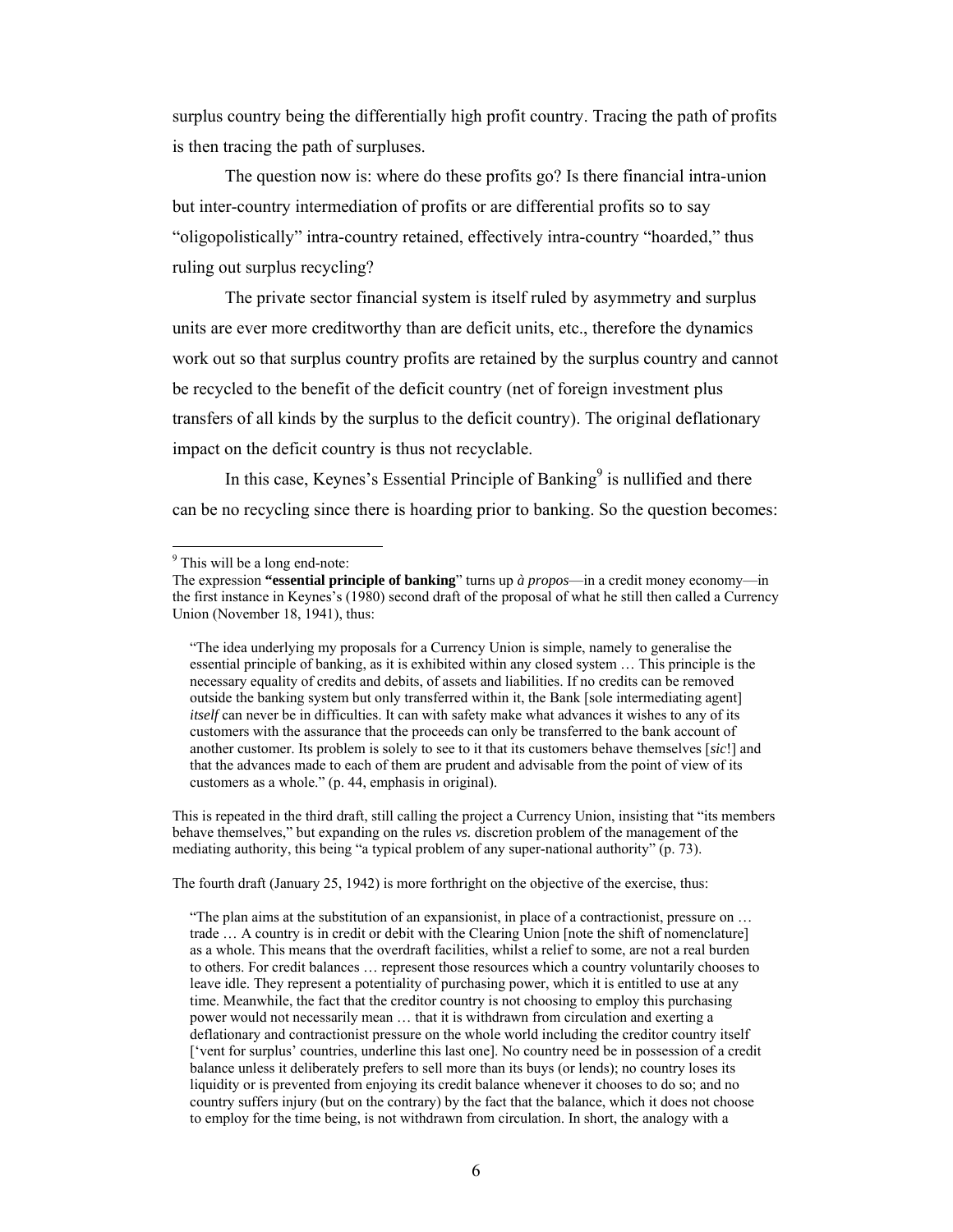national banking system is complete. No depositor in a local bank suffers because the balances, which he leaves idle, are employed to finance the business, of someone else."

The revolving fund of finance doctrine thus settled, he goes on:

"Just as the development of national banking systems served to offset a deflationary pressure which would have prevented otherwise the development of modern industry, so by extending the same principle into the international [including intra-currency union arrangements] field, we may hope to offset the contractionist pressure which might otherwise overwhelm in social disorder and disappointment the good hopes of our modern world." (p. 113).

But there is more:

"The proposal put forward … aims at putting some part of the responsibility for adjustment on the creditor country as well as on the debtor … The object is that the creditor should not be allowed to remain entirely passive. For if he is, an intolerably heavy task may be laid on the debtor country, which is for that very reason in the weaker position." (p. 117)

And [the dates no longer matter]:

"In short, the analogy with a national banking system is complete. No depositor in a local bank suffers because the balances, which he leaves idle, are employed to finance the business of someone else. Just as the development of national banking systems served to offset a deflationary pressure which would have prevented otherwise the development of modern industry, so by extending the same principle into the international field we may hope to offset the contractionist pressure which might otherwise overwhelm in social disorder and disappointment the good hopes of the modern world. *The substitution of a credit mechanism in place of hoarding would have repeated in the international field the same miracle, already performed in the domestic field, of turning a stone into bread"* (emphasis added, p. 177).

The "**potential miracle**" yet suffers the eternal threat of the eternal evil spirit:

"*The world's trading difficulties in the past have not always been due to the improvidence of debtor countries. They may be caused in a most acute form if a creditor country is constantly withdrawing international money from circulation and hoarding it, instead of putting it back into circulation, thus refusing to spend its income from abroad either on goods for home consumption or on investment overseas*" (emphasis added, p. 273),

concluding with a warning, in a private letter, his persuasive Golgotha (as if this were aesthetically possible within his "open" paradigm) with:

"In all this you have to bear in mind that there were some quarters who confidently believed until recently that all these plans would die a natural death. Since it now seems possible that nature cannot be relied on to do the work, it is felt, not put it more strongly, that there is no need officiously to keep alive any conception of any kind of an international scheme" (p. 394)

and, the by-now chastised adventurer-reformer turned Stoic philosopher nonetheless hopefully noting (in a private letter again) that:

"You will see that *the arts of government as we understand them* are not practiced in this [who?] country. *It may be that some other art, which we have difficulty in apprehending*, is being employed. Indeed, if it were not so the final outcome must be a great deal worse than it actually is. Anyhow, it is important to bear in mind the total absence of the arts of government as we understand them. For otherwise we are led to impute to malice or unfriendliness what is in fact due to nothing of the kind" [emphasis added, p. 370],

therewith ending the sermon.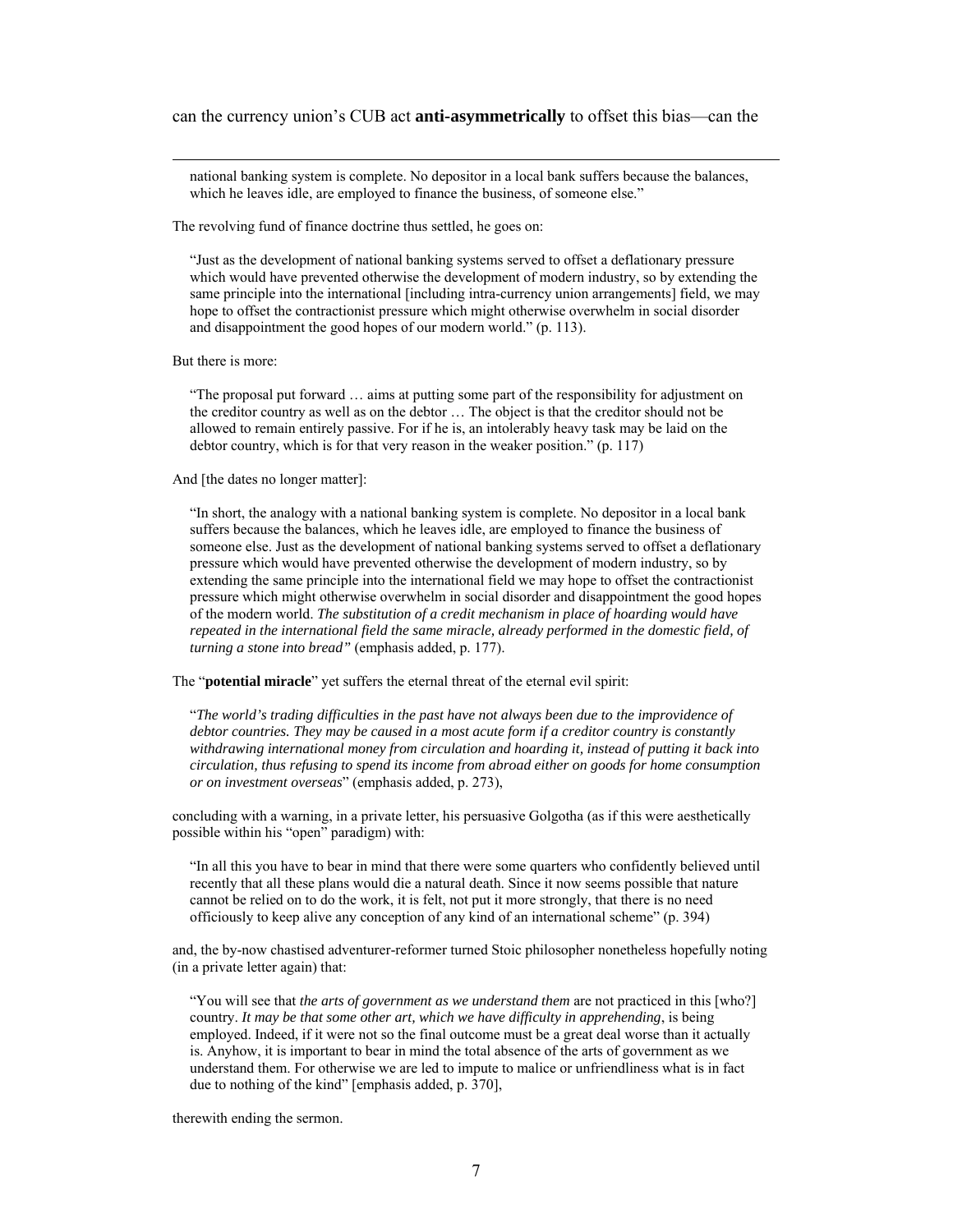"lender" turn round to become "spender," let alone, in crisis, the before-the-last-resort lender and presently the first-resort spender?

It possibly can—if it subsumes the functions now entrusted to the European Investment Bank, with the latter's rules as they now stand—the EIB can lend to both the private and the public sector of any currency union country as well as others, **not on collateral, but rather on prospective yield,** noting also that public borrowing from this source need not, by present rules, counted in the national debt.<sup>10</sup>

This institutional twist represents a novel degree of freedom for the adjustment process, a window of opportunity akin to, though more proactive than the conventional discount window of a standard central bank in normal times. The CUB/EIB thus reconstructed is then more than a lender of last resort to the financial system—though by rule explicitly not currency union governments—it is also **"like" a fiscal authority** to the extent that it is a spender of first resort, albeit **on commercial rather than distributional criteria**: the principles of Maastricht-EMU are not disturbed. But EIB finance is also hereby undisturbed, its creditworthiness is, if anything, enhanced, it can directly and indirectly draw surplus profits arising from external surplus into proper and appropriately prudential intermediation directly aimed at productive profit-yielding investment.

To the extent that such an institutionally based recycling device is effective, it obviates the deficit government's investment needs to borrow from the market, by construction on terms more onerous than those available to the surplus government's country. For the CUB/EIB construct, apart from borrowing on its own creditworthiness, which should be similar if not, on the grounds of scale, superior to the creditworthiness of the surplus country, can, as part of its primary inflation targeting mission, expand credit autonomously just like any central bank can within its remit, but in this case CUB/EIB credit expansion in the form of enhanced liquidity would be linked to and locked by the extent to which the deflationary impact of unrecycled surplus works against the CUB's inflation target.

There is here implicitly a growth-and-employment objective that has slipt into the argument: but is this not ever so in the reality of actual practice? And, this being the case, is it not enticing for formalist enthusiasts to devise the right rule transforming, say, output gaps and the like (e.g., "foreign gaps," let alone unit labour

 $\overline{a}$ 

<sup>&</sup>lt;sup>10</sup> For this enlightened, if intriguing, detail, I am indebted to Stuart Holland.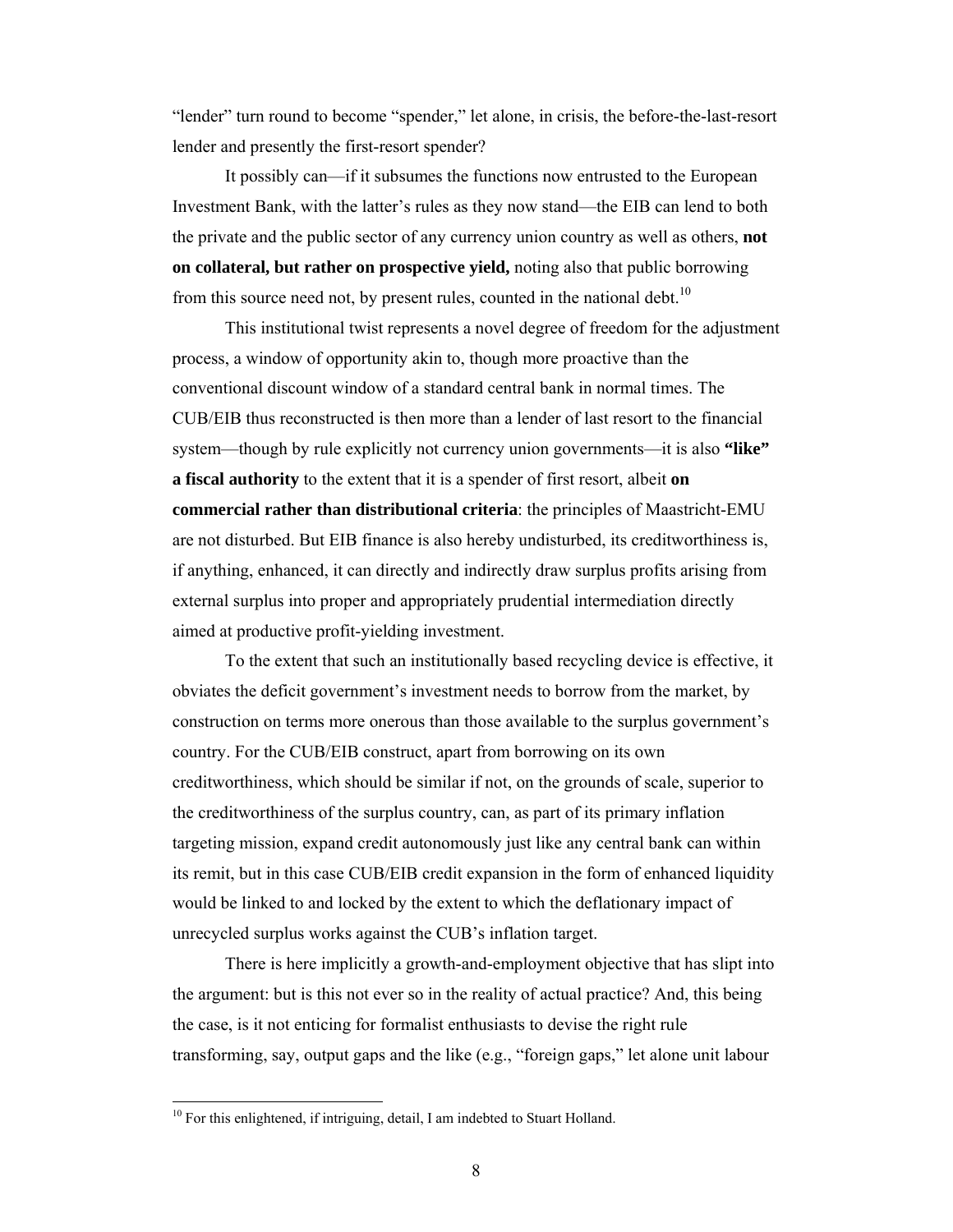cost gaps) into algorithmic solutions concerning the CUB's accommodating finance to her EIB sister, perhaps "modeling" these two on the fantastic Washington twins?

Not necessarily, in this line of thinking. The revolving fund of finance which is at the back of the preceding argument does not preclude the notion of growing financial support for a growing currency union economy hopefully aiming at stable full employment, not rule-based but judgment-based, a political matter here taken as exogenous.

This may be taken as fudging the issue: it is not an original thought that the EIB should be brought into the picture, it has already been so—nor, which is perhaps more important, have the orders of magnitude being taken into account other than in qualitative terms: what proportion of imbalance should EIB finance offset which would correspond to a recyclical revolving fund equilibrium?—here tempting the algorithmic response above rejected. The issue now and beyond is rather not how much but to what purpose, in regard particularly to **the problem of institutionally evolving toward the solution of recycling surpluses**, not to the current short-term problem of boosting investment expenditure, immensely necessary as this is. Immiseration, either in the form of falling real wages or unemployment, is the road to destruction of what still bears the name of Europe. In a nutshell, the EMU must start on the long road to bring the "E" to conjoin the "MU." This all has to do with investment, not consumption. Only this can be the offset for oligopolistically crippling vent for surplus.

# **Recycling is thus not a redistributive transfer, let alone bailout, from the surplus to the deficit fiscal authority, but a straightforward application of the Banking Principle.**

It would mean that the effective EIB spending leg of the CUB/EIB construct has a lower-than-the-market financing cost, as dictated by the CUB's intervention rate which is the prime instrument directed to achieving the counterinflation target. By being consonant with, this would also help to enrich the CUB's armory *vis-à-vis* the yield curve, thus enhancing the noninflationary growth prospects of the currency union as a whole. If the argument is correct, it may be only an acceptable beginning, perhaps in a small way, but it may instruct the course for the future. *In fine*, an otherwise desired sound financial policy would be compatible with a nondeflationary mechanism of adjustment. The policing rules of the mechanism are simple and should be obvious, but these fall under the head of politics.

9